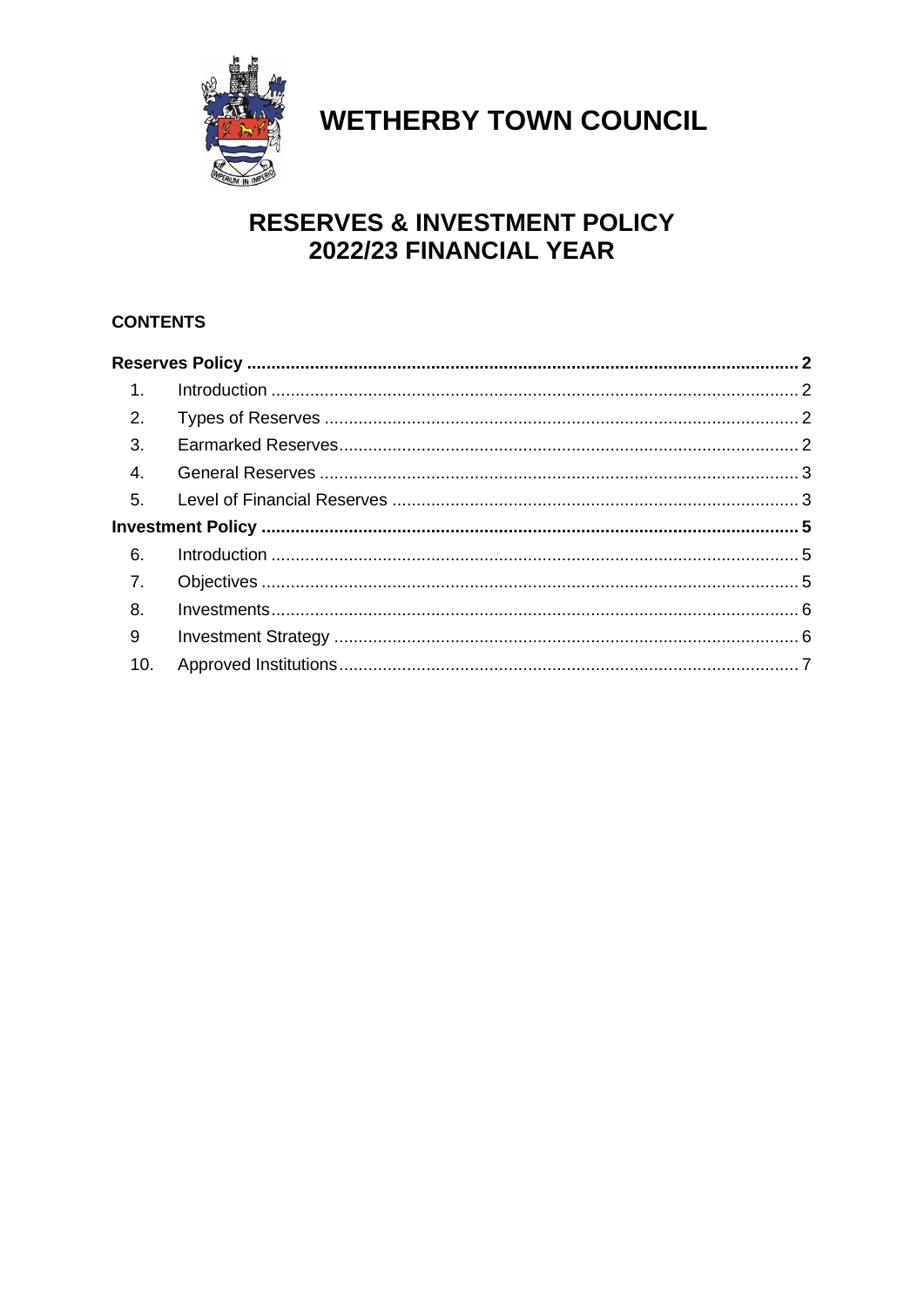#### <span id="page-1-0"></span>**Reserves Policy**

#### <span id="page-1-1"></span>**1. Introduction**

- 1.1 Wetherby Town Council is required to maintain adequate financial reserves to meet the needs of the organisation.
- 1.2 Governance and Accountability for Smaller Authorities in England, A Practitioners' Guide to Proper Practices to be applied in the preparation of statutory annual accounts and governance statements for accounting year 2020/21 states that: "The authority needs to have regard to the need to put in place a General Reserve Policy and have reviewed the level and purpose of all Earmarked Reserves."
- 1.3 The purpose of this policy is to set out how the Council will determine and review the level of reserves that it holds.

# <span id="page-1-2"></span>**2. Types of Reserves**

- Reserves can be categorised as general or earmarked.
- 2.2 Earmarked reserves can be held for several reasons:
	- 2.2.1 Renewals to enable services to plan and finance an effective programme of vehicle, equipment and infrastructure replacement and planned property maintenance. These reserves are a mechanism to smooth expenditure so that a sensible replacement programme can be achieved without the need to vary budgets.
	- 2.2.2 Carry forward of underspend some services commit expenditure to projects but cannot spend the budget in year. Reserves are used as a mechanism to carry forward these resources.
	- 2.2.3 Insurance reserve to enable the Council to meet the excesses of claims not covered by insurance.
	- 2.2.4 Other earmarked reserves may be set up from time to time to meet known or predicted liabilities.
- 2.3 General Reserves are funds which do not have any restrictions as to their use. These reserves can be used to smooth the impact of uneven cash flows, offset the budget requirement if necessary or can be held in case of unexpected events or emergencies.

#### <span id="page-1-3"></span>**3. Earmarked Reserves**

- 3.1 Earmarked reserves will be established on a "needs" basis, in line with anticipated requirements.
- 3.2 Any decision to set up a reserve will be made by Full Council or the Budgets & Governance Committee.
- 3.3 Expenditure from reserves can only be authorised by the Council, or by a Committee with relevant delegated authority.
- 3.4 Reserves should not be held to fund on-going expenditure. This would be unsustainable as, at some point, the reserves would be exhausted. To the extent that reserves are

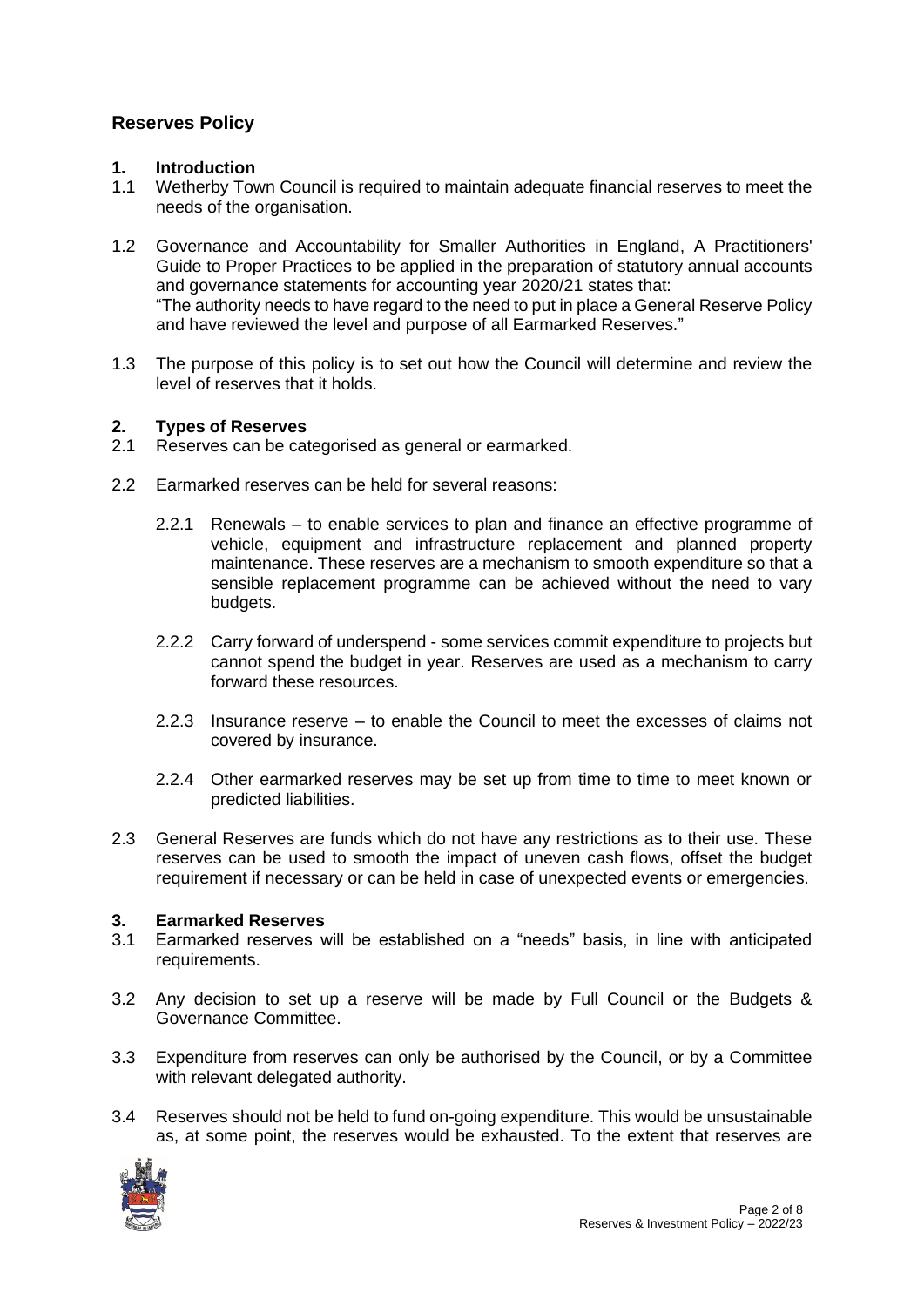used to meet short term funding gaps, they must be replenished in the following year. However, earmarked reserves that have been used to meet a specific liability would not need to be replenished, having served the purpose for which they were originally established.

- 3.5 All Earmarked Reserves are recorded on a central schedule held by the Responsible Financial Officer which lists the various Earmarked Reserves and the purpose for which they are held. This is presented to Councillors at least once per year as part of the annual financial statements.
- 3.6 Reviewing the Council's Financial Risk Assessment is part of the budgeting and year end accounting procedures and identifies planned and unplanned expenditure items and therefore informs the appropriate level of Reserves.
- 3.7 At the time of drawing up this policy Wetherby Town Council has the following, standing approvals in place for the earmarking of receipts:
	- Proceeds from the sale of Walking in Wetherby booklets.
	- CIL funds.
- 3.8 On 31<sup>st</sup> March 2022 Wetherby Town Council had earmarked reserves totalling £272,784.89.

#### <span id="page-2-0"></span>**4. General Reserves**

- 4.1 The primary means of building general reserves will be through an allocation from the annual budget. This will be in addition to any amounts needed to replenish reserves that have been consumed in the previous year.
- 4.2 The Council must build and maintain sufficient working balances to cover the key risks it faces, as expressed in its financial risk assessment.
- 4.3 If in extreme circumstances General Reserves were exhausted due to major unforeseen spending pressures within a particular financial year, the Council would be able to draw down from its earmarked reserves to provide short term resources.
- 4.4 Even at times when extreme pressure is put on the Council's finances the Council must keep a minimum balance sufficient to pay three months salaries to staff in General Reserves at all times.

## <span id="page-2-1"></span>**5. Level of Financial Reserves**

- Sections 32 and 43 of the Local Government Finance Act 1992 require local authorities to have regard to the level of reserves needed for meeting estimated future expenditure when calculating the budget requirement.
- 5.2 Governance and Accountability March 2020 states that: "In practice, any authority with an NRE<sup>1</sup> in excess of £200,000 should plan on 3 months equivalent General Reserve."

<sup>1</sup> NRE = Net Revenue Expenditure (subject to any planned surplus or deficit) is effectively precept\Levy less any Loan Repayment and/or amounts included in Precept\Levy for Capital Projects and transfers to Earmarked Reserves.

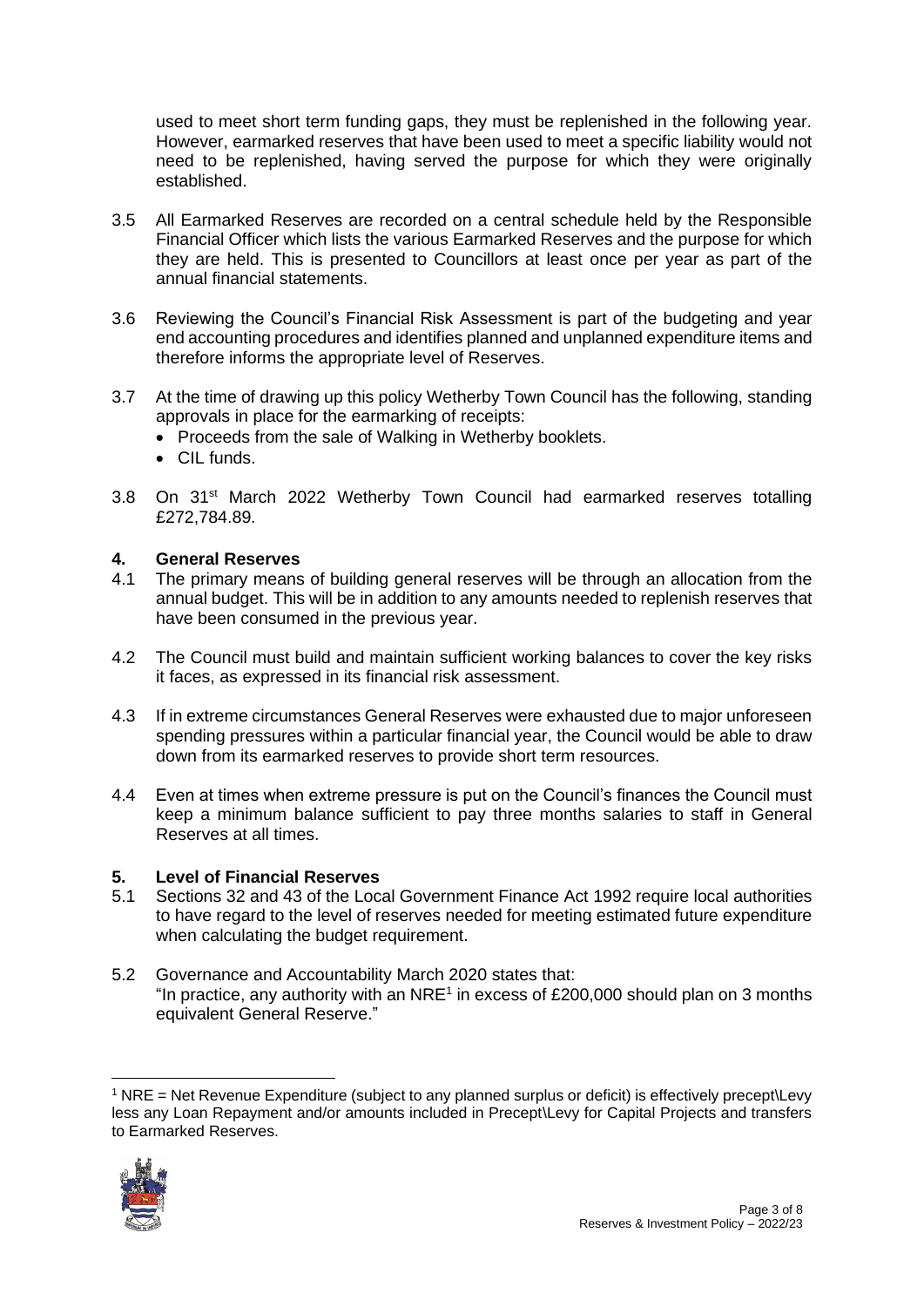- 5.3 For Wetherby Town Council this figure is *£78,962.75* in the 2022/23 financial year, made up as follows:
	- 2020/21 Precept.............................................................................£286,359
	- PWLB Repayments........................................................................£22,800
	- Election Expenses..........................................................................£965
- 5.4 On 31<sup>st</sup> March 2022 the level of General Reserves held on the Council's balance sheet stood at £118,817.
- 5.5 The level of financial reserves held by the Council will be monitored by the Council's Budget & Governance Committee.

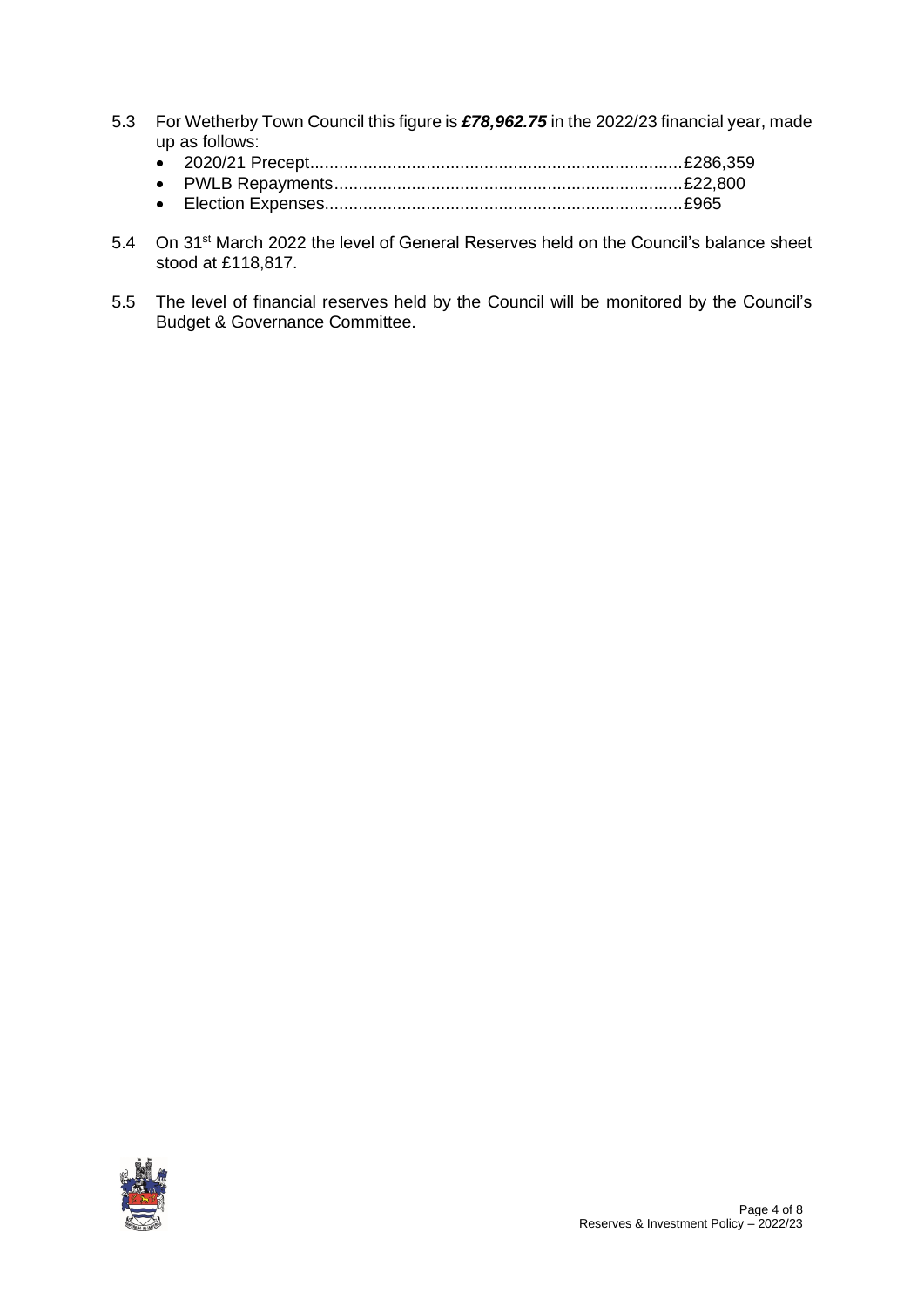#### <span id="page-4-0"></span>**Investment Policy**

#### <span id="page-4-1"></span>**6. Introduction**

- 6.1 This policy sets out the treasury management procedures for the monitoring of the cash flow and banking arrangements of Wetherby Town Council.
- 6.2 The Council defines its treasury management activities as 'the management of the Council's cash flows, its banking and money market transactions, the effective control of the risks associated with those activities, and the pursuit of best value performance consistent with those risks".
- 6.3 This policy complies with the revised requirements set out in the Department of Communities and Local Government Guidance on Local Government Investments and takes into account Section 15(1)(a) of the Local Government Act 2003 and guidance within Governance and Accountability for Local Councils Practitioners Guide 2020.
- 6.4 Parish Councils have the power to invest surplus funds and the Local Government Act 2003 states that a local authority may invest:
	- a) For any purpose relevant to its functions under any enactment.
	- b) For the purpose of prudent management of its financial affairs.
- 6.5 Wetherby Town Council acknowledges its duty of care to the community and the prudent management and investment of its funds.
- 6.6 This policy should be read in conjunction with the Council's current Financial Regulations.

#### <span id="page-4-2"></span>**7. Objectives**

- 7.1 The Council's priorities are, in the following ranking order:
	- i. The security of capital to minimise the risk of losses
	- ii. The liquidity of investments to meet the cash flow needs of the Council<br>iii. Maximising income within the framework of the national economic situal
	- Maximising income within the framework of the national economic situation.
- 7.2 The Council will aim to achieve a high rate of return on investments commensurate with adequate safeguards of security and liquidity.
- 7.3 The borrowing of money purely to invest or to lend and make a return is not allowed and the Council will not engage in such activity.
- 7.4 The Council will monitor the risk of loss on investments by review of credit ratings on a regular basis – at least once per financial year. The Council will only invest in institutions of high credit quality – based on information from credit rating agencies (as defined in 10.1 below).

Investments will be spread over different providers to minimise risk. The current Financial Services Compensation Scheme (FSCS) limit is £85,000 per institution licence.

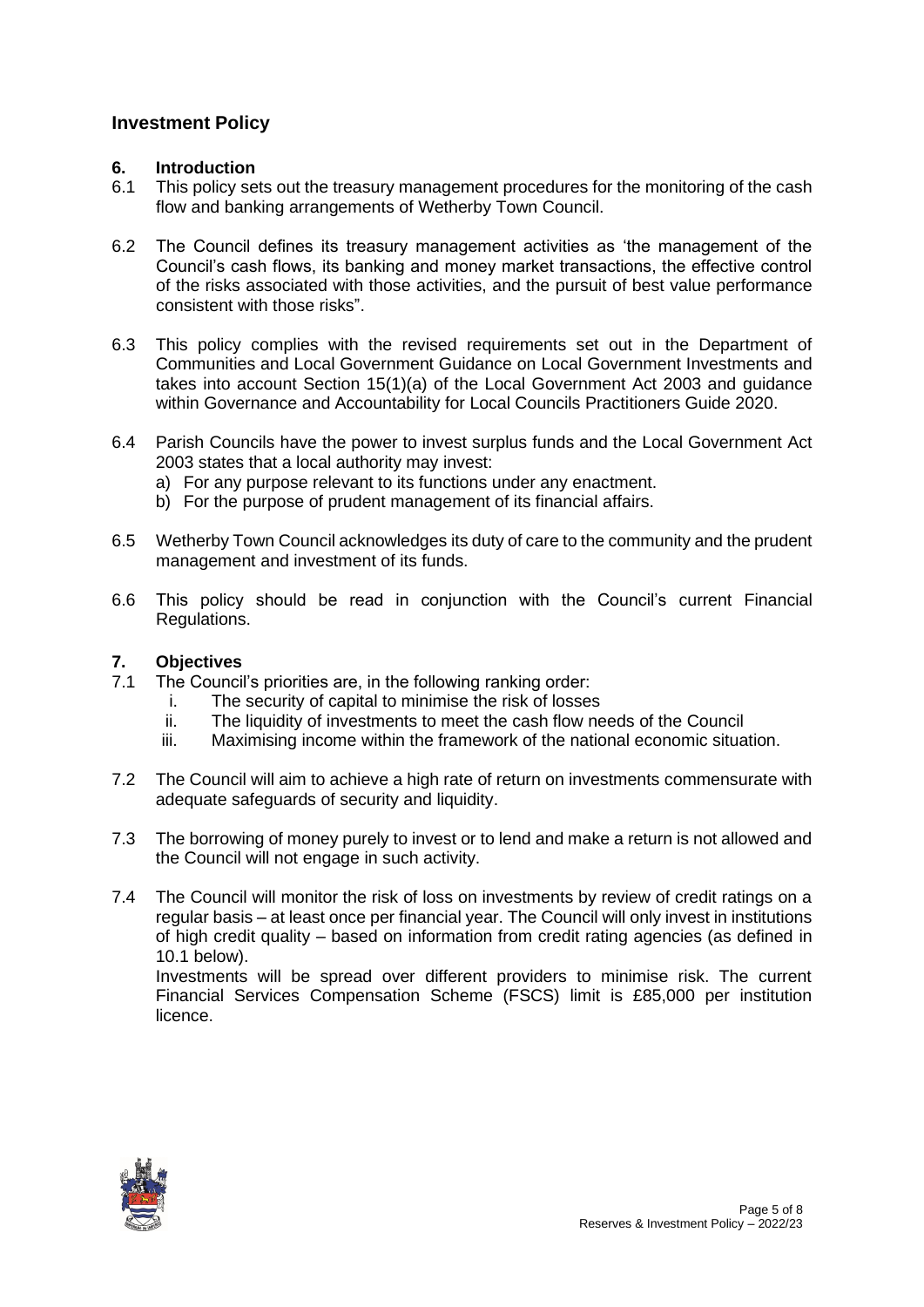#### <span id="page-5-0"></span>**8. Investments**

#### **Definition of an Investment**

8.1 The definition of an investment covers all of the financial assets of a local authority as well as other non-financial assets that the organisation holds primarily or partially to generate a profit; for example, investment property portfolios. This may therefore include investments that are not managed as part of normal treasury management processes or under treasury management delegations.

#### **Specified Investments**

- 8.2 Specified investments are those offering high security and high liquidity, made in sterling and with a maturity of no more than a year. Such short-term investments made with the UK Government or a Local Authority (as defined) or a Town/Parish Council will automatically be Specified Investments.
- 8.3 The Council, for prudent management of its treasury balances may use:
	- a) Treasury Deposits<sup>2</sup> with UK clearing banks
	- b) Local Authorities or other Public Authorities approved public sector investment funds.
- 8.4 The choice of institution and length of deposit will be at the approval of the Budgets & Governance Committee, in consultation with the Responsible Financial Officer (RFO).
- 8.5 The Council will aim to achieve the optimum return on its investments commensurate with the proper levels of security and liquidity.

#### **Non-Specified Investments**

- 8.6 A non-specified investment are non-financial assets that the organisation holds primarily or partially to generate a profit. Where a local authority holds a non-financial investment, it will normally be a physical asset that can be realised to recoup the capital invested.
- 8.7 These investments have greater potential risk examples include investment in the money market, stocks and shares. Given the unpredictability and uncertainty surrounding such investments the Council will not use this type of investment.

#### **Liquidity of Investments**

- 8.8 The Budgets & Governance Committee, in consultation with the Responsible Financial Officer (RFO), will determine the maximum periods for which funds may prudently be committed so as not to compromise liquidity.
- 8.9 Investments will be regarded as commencing on the date the commitment to invest is entered into rather than the date on which the funds are paid over to the counterparty.

#### **Long Term Investments**

- 8.10 Long term investments are defined in Governance and Accountability March 2020 have a maturity of 12 months or more.
- 8.11 The Council does not currently hold any funds in long term investments.

#### <span id="page-5-1"></span>**9 Investment Strategy**

9.1 The day-to-day banking will remain with Unity Trust Bank for the time being.

 $2$  Treasury Deposits are money market deposits that offer fixed rates of return over an agreed period.

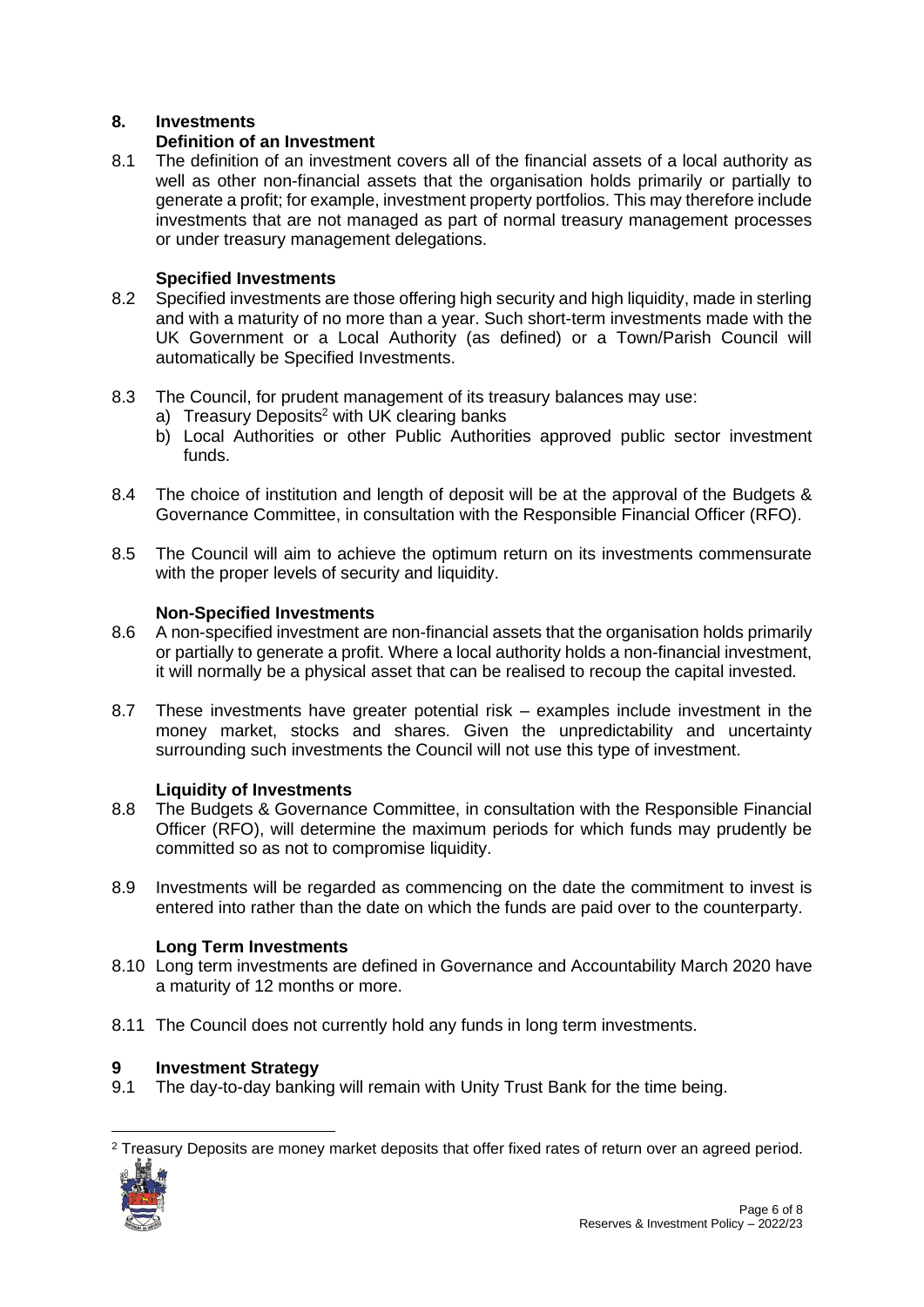- 9.2 The intention is to retain up to three month's operating cash in the current account, drawing from the linked deposit account in the same bank.
- 9.3 The aim of this strategy is to spread the risk amongst institutions to retain as much FSCS protection as possible. Spreading the risk by maximising use of the state backed guarantee may not always result in the biggest returns but does serve to protect public funds.
- 9.4 Other investments from the Council's General and Earmarked Reserves will be split between banks and institutions approved by Full Council, upon recommendation by the Budgets & Governance Committee from time to time.
- 9.5 Investment movements will be carried out between approved organisations by the RFO in accordance with the investment objectives and decisions take by Full Council and the Budgets & Governance Committee.
- 9.6 The Council will avoid capitalisation restrictions and will not enter into investments such as where the purchase of company shares is undertaken or where more than £10,000 is received from the sale of shares.

#### <span id="page-6-0"></span>**10. Approved Institutions**

#### **10.1 Credit Ratings**

The Town Council will only make investments with institutions who hold the following credit rating scores:

#### 10.1.1 Moody's

- Aa Obligations rated Aa are judged to be of high quality and are subject to very low credit risk
- A Obligations rated A are judged to be upper-medium grade and are subject to low credit risk

#### 10.1.2 Fitch

- AA Very high credit quality 'AA' ratings denote expectations of very low default risk. They indicate very strong capacity for payment of financial commitments. This capacity is not significantly vulnerable to foreseeable events.
- A High credit quality 'A' ratings denote expectations of low default risk. The capacity for payment of financial commitments is considered strong. This capacity may, nevertheless, be more vulnerable to adverse business or economic conditions than is the case for higher ratings.
- BBB Good credit quality 'BBB' ratings indicate that expectations of default risk are currently low. The capacity for payment of financial commitments is considered adequate, but adverse business or economic conditions are more likely to impair this capacity.
- 10.1.3 Standard & Poor's
	- AA An obligation rated 'AA' differs from the highest-rated obligations only to a small degree. The obligor's capacity to meet its financial commitments on the obligation is very strong.